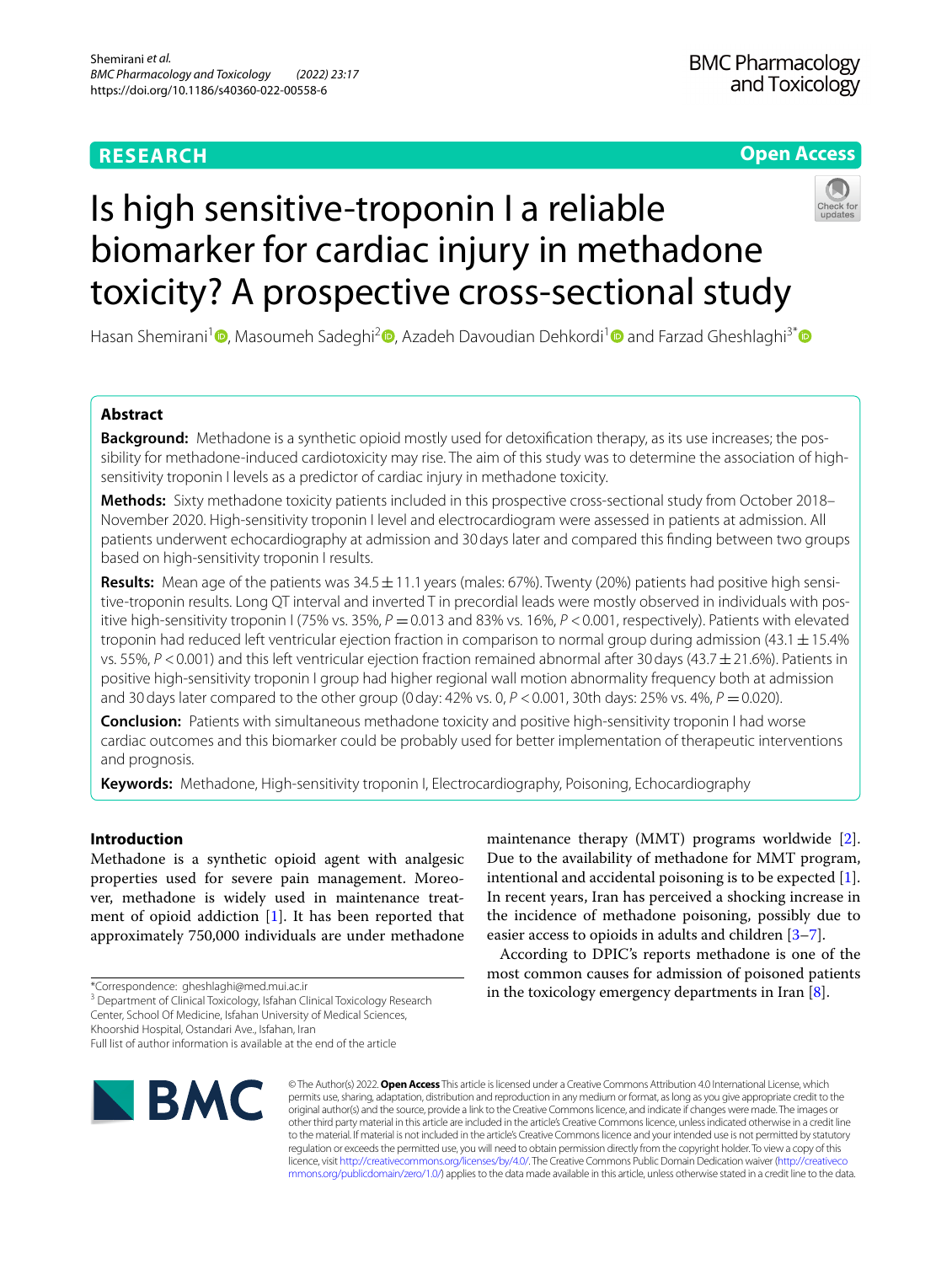Methadone is highly lipid soluble with 60 to 90% protein bounding. Its bioavailability ranges 70–90% and essentially eliminated via liver metabolism [[9](#page-6-2), [10\]](#page-6-3).

Methadone is not a safe drug and in overdoses it causes severe central nervous system depression as well as skin, gastrointestinal tract, and urogenital and cardiovascular involvement. Cardiotoxicity is one of the most serious and lethal side efects of methadone poisoning. Complications such as increased QT dispersion, QT interval prolongation, and torsade de pointes (TDP), Takotsubo cardiomyopathy, and Brugada-like syndrome were reported  $[11, 12]$  $[11, 12]$  $[11, 12]$  $[11, 12]$ .

Methadone causes hemodynamic instability by decrease peripheral vascular resistance, heart rate, and decrease O2 saturation [\[13](#page-6-6)].

The cardiotoxicity of methadone is reported in the literature. Ehret et al. reported methadone increase QT interval in consumers rather than non-consumers (16.2% vs. 0, *P* <0.001) and had correlation with daily dosage of methadone usage (r: 0.20, *P* < 0.01) [[14](#page-6-7)].

Rahimdarabad et al. reported that coronary artery diseases were more prevalent in methadone user [\[15](#page-6-8)]. In another study authors indicated that opium usage could be as an independent risk factor for manifestation of cardiovascular diseases [[16](#page-6-9)]. In contrast, Dehghani et al. concluded that the anterior myocardial infarction and related early mortality were lower in opium consumers  $[17]$  $[17]$ .

hs-TnI is a reliable biomarker for detection of acute coronary syndromes. An abnormal ECG in the presence of a positive marker is strongly indicative of myocardial infarction (MI). A variety of diseases such as atrial fbrillation, sepsis, heart failure, myocarditis, pulmonary edema, renal disease, myocardial contusion, direct myocardial damage, coronary spasm, burns and acute stroke can elevate hs-TnI levels in the absence of acute coronary syndrome. On the contrary, hs-TnI is not specifc for the acute thrombotic occlusion of a coronary artery [\[18](#page-6-11)].

The aim of this study was to determine the association of hs-TnI levels as a predictor of cardiac injury in methadone toxicity.

## **Materials and methods**

#### **Study design and setting**

In a single center prospective cross-sectional study, all patients with methadone overdose admitted to Clinical Toxicology department of teaching Hospital between October 2018 to November 2020 were enrolled.

## **Participants**

All hospitalized adult and adolescents patients more than 16years old with methadone poisoning, regardless of their age or sex, diagnosis based on history confrmed by positive urine test were included. We excluded patients with underlying liver or renal diseases, co-toxicity of drugs or other opioids, any past medical history of cardiovascular disease and chronic alcoholism or any diseases like diabetes mellitus that afect high sensitive Troponin (hs-TnI) value. After implementation of inclusion and exclusion criteria, a total of 60 patients were recruited in this study.

### *Data gathering*

Demographic characteristics, occupation (employed/ unemployed), cigarette smoking, Water pipe and alcohol as well as chronic methadone use were gathered through self-made questionnaire. At admission, heart rates (beats/minute), systolic/ diastolic blood pressure (mmHg), respiratory rates (rates/minute),  $O_2$  saturation (%), Hemoglobin (g/l), white blood cells (WBC)  $({\rm ^{\dagger}10^6/l}),$ blood urea nitrogen (BUN), Creatinine (Cr) (mg/dl) measured. According to severity of methadone toxicities, patients were distinct into three categories including mild (respiratory rates:  $6-8$ /min and  $O_2$  saturation:  $80-95$ %), moderate (respiratory rates:  $4-6$ /min and  $O<sub>2</sub>$  saturation: 60–80%) and severe (apnea and  $O_2$  saturation <60%) [[19\]](#page-6-12). hs-TnI (VIDAS, France) measured at admission and patients categorized to positive or negative groups. hs-TnI level of less than 0.04 considered negative, 0.04 to 0.06 borderline and more than 0.06 positive. ECG was recorded and the following parameters assessed: sinus tachycardia, inverted T in precordial and limb leads, long QT interval (males >440msec and females >460msec) and QRS variations. Echocardiography was performed for all patients (Samsung, hs40, 2017), cardiac condition and function included LVEF (%), diastolic dysfunction (%), regional wall motion abnormality (RWMA) (%), left ventricle size dilation (%), mitral regurgitation (MR) (%), tricuspid regurgitation (TR) (%) and pulmonary arterial pressure (PAP) (mmHg) were evaluated. Echocardiography was performed simultaneously with blood sampling and ECG. The same cardiologist reassessed participants 30days later and measured all abovementioned cardiac parameters.

#### **Statistical analysis**

The data were analyzed using Statistical Package for Social Sciences (SPSS) version 21 (IBM Corp., Armonk, NY, USA). Nominal and numerical variables were reported as frequency (percentage) and mean $\pm$ standard deviation, respectively. In order to evaluate the relation between categorical and continuous variables across different categories of hs-TnI at baseline and at the end of follow-up, we used chi-square and student-t test, respectively. Paired-t test and McNemar tests used for assessment of correlation between hs-TnI positive and negative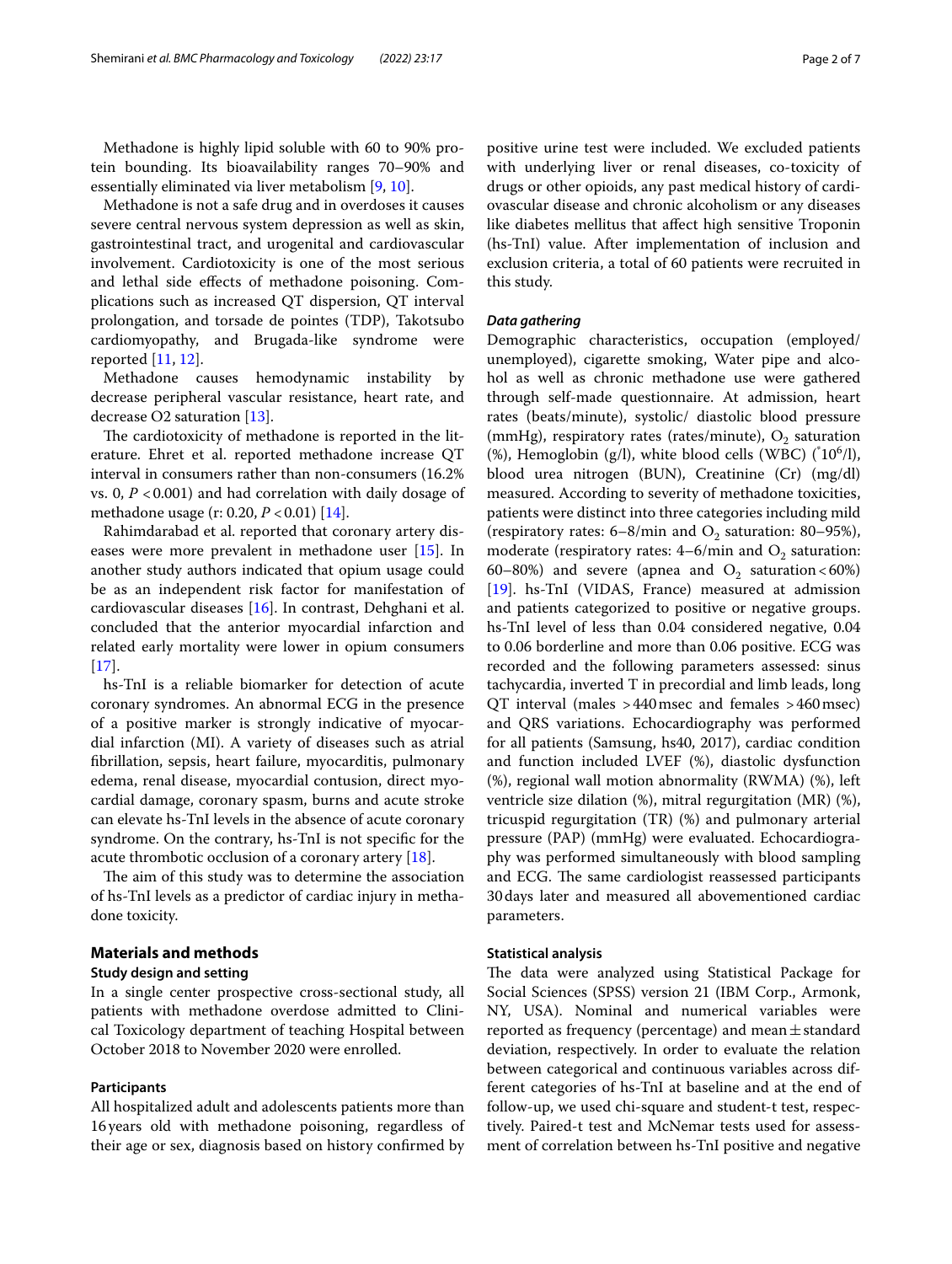groups in 1st and 30th day, as appropriate. A *P* value of less than 0.05 was considered statistically signifcant.

#### **Results**

Sixty patients with the mean age of  $34.5 \pm 11.1$  (range;17 to 58) years, 40 (67%) were men were included with methadone poisoning during the study period. All patients were in mild toxicity of methadone group. From the total of 60 recruited patients, 12 (20%) had positive High-sensitivity troponin I (hs-TnI) levels. General characteristics of study population based on positive or negative results of High-sensitivity troponin I (hs-TnI) are illustrated in Table [1](#page-2-0). History of alcohol abuse was significantly higher (58% vs. 21%,  $P = 0.001$ ),  $O_2$  saturation (88.6±4.7% vs.  $91.3 \pm 2.6$ %,  $P = 0.012$ ) was significantly lower and WBC means  $(11.9 \pm 2.2 \text{ } ^*10^6)$ l vs.  $9.3 \pm 1.8$ <br> $(10^6)$   $P \ge 0.001$  were remarkably higher in positive 106 /l, *P* <0.001) were remarkably higher in positive group cardiac biomarker compared to the other group. Other laboratory data including Hb, BUN and Cr did not show any signifcant diference between two groups (Table [2\)](#page-2-1).

The ECG findings: The mean QT interval was  $482.25 \pm 19.57$  msec in male and  $490.05 \pm 20.86$  msec in female. Abnormal ECG fndings including inverted T in

<span id="page-2-0"></span>

|  | Table 1 General characteristics of cases according to hs-troponin groups |  |  |  |
|--|--------------------------------------------------------------------------|--|--|--|
|  |                                                                          |  |  |  |

| <b>Variables</b>                               | <b>Total</b><br>$(n = 60)$ | Hs-troponin positive<br>$(n=12)$ | Hs-troponin negative<br>$(n=48)$ | <b>P</b> Value |  |
|------------------------------------------------|----------------------------|----------------------------------|----------------------------------|----------------|--|
| Age (years)                                    | $34.5 \pm 11.1$            | $37.1 \pm 14.6$                  | $33.9 + 10.2$                    | 0.369          |  |
| Males N(%)                                     | 40(67)                     | 8(67)                            | 32(67)                           | 0.641          |  |
| Unemployed N(%)                                | 26(43)                     | 7(58)                            | 19 (39)                          | 0.436          |  |
| Cigarette smoking N(%)                         | 38(63)                     | 8(66)                            | 30(62)                           | 0.789          |  |
| Cigarette smoking duration (pack/year)         | $10.2 + 15.9$              | $15.6 + 23.1$                    | $8.8 \pm 13.5$                   | 0.186          |  |
| Water pipe usage N(%)                          | 31(51)                     | 7(58)                            | 24(50)                           | 0.605          |  |
| Alcohol consumption N(%)                       | 13(21)                     | 7(58)                            | 6(12)                            | 0.001          |  |
| Methadone usage N(%)                           | 30(50)                     | 8(66)                            | 22(45)                           | 0.197          |  |
| Methadone usage duration <sup>a</sup> (months) | 3(0, 33)                   | 12 (0,54)                        | 0(0,24)                          | 0.201          |  |
| Methadone consumption <sup>a</sup> (mg)        | 50 (21, 100)               | 50 (25,100)                      | 50 (16, 144)                     | 0.648          |  |

*Hs-Troponin* High sensitive troponin, *ECG* Electrocardiogram

<sup>a</sup> Both of the variables were not normally distributed so median (IQR) and Mann Whitney test have been used

<span id="page-2-1"></span>

| <b>Table 2</b> Vital signs and laboratory and electrocardiography findings according to hs-troponin groups on admission |  |  |  |  |
|-------------------------------------------------------------------------------------------------------------------------|--|--|--|--|
|                                                                                                                         |  |  |  |  |

| <b>Variables</b>                       | Total<br>$(n=60)$ | Hs-troponin positive<br>$(n=12)$ | Hs-troponin negative<br>$(n=48)$ | P       |
|----------------------------------------|-------------------|----------------------------------|----------------------------------|---------|
| Heart rates (beats/minute)             | $100.0 \pm 15.0$  | $107.6 \pm 15.7$                 | $98.1 \pm 14.5$                  | 0.050   |
| Systolic blood pressure (mmHq)         | $112.9 \pm 10.5$  | $110.9 \pm 15.6$                 | $113.4 \pm 9.0$                  | 0.472   |
| Diastolic blood pressure (mmHg)        | $70.6 \pm 8.2$    | $70.2 \pm 11.0$                  | 70.7±7.5                         | 0.846   |
| Respiratory rate (rates/minute)        | $11.6 \pm 1.4$    | $11.0 \pm 1.4$                   | $11.7 \pm 1.3$                   | 0.123   |
| $O2$ saturation (%)                    | $90.8 \pm 3.3$    | $88.6 \pm 4.7$                   | $91.3 \pm 2.6$                   | 0.012   |
| ECG finding (%)                        |                   |                                  |                                  |         |
| Normal                                 | 20(33)            | 1(8)                             | 19 (39)                          | 0.040   |
| Sinus tachycardia                      | 31(52)            | 9(75)                            | 22(46)                           | 0.071   |
| Inverted T in V1-V3                    | 18(30)            | 10(83)                           | 8(16)                            | < 0.001 |
| Long QT interval                       | 26(43)            | 9(75)                            | 17(35)                           | 0.013   |
| Inverted T in II, III, avF             | 1(1)              | 1(8)                             | $\mathbf{0}$                     | 0.044   |
| ORS variations                         | 1(1)              | 1(8)                             | $\mathbf{0}$                     | 0.044   |
| Hemoglobin (g/l)                       | $143.5 \pm 14.08$ | $147.7 \pm 18.33$                | $142.5 \pm 12.83$                | 0.255   |
| White blood cells (10 <sup>6</sup> /l) | $9.8 \pm 2.1$     | $11.9 \pm 2.2$                   | $9.3 \pm 1.8$                    | < 0.001 |
| Blood urea nitrogen (mg/dl)            | $26.7 \pm 8.8$    | $25.9 \pm 9.2$                   | $26.8 \pm 8.8$                   | 0.746   |
| Creatinine (mg/dl)                     | $0.84 \pm 0.14$   | $0.87 \pm 0.17$                  | $0.83 \pm 0.14$                  | 0.386   |

*Hs-Troponin* high sensitive troponin, *ECG* electrocardiogram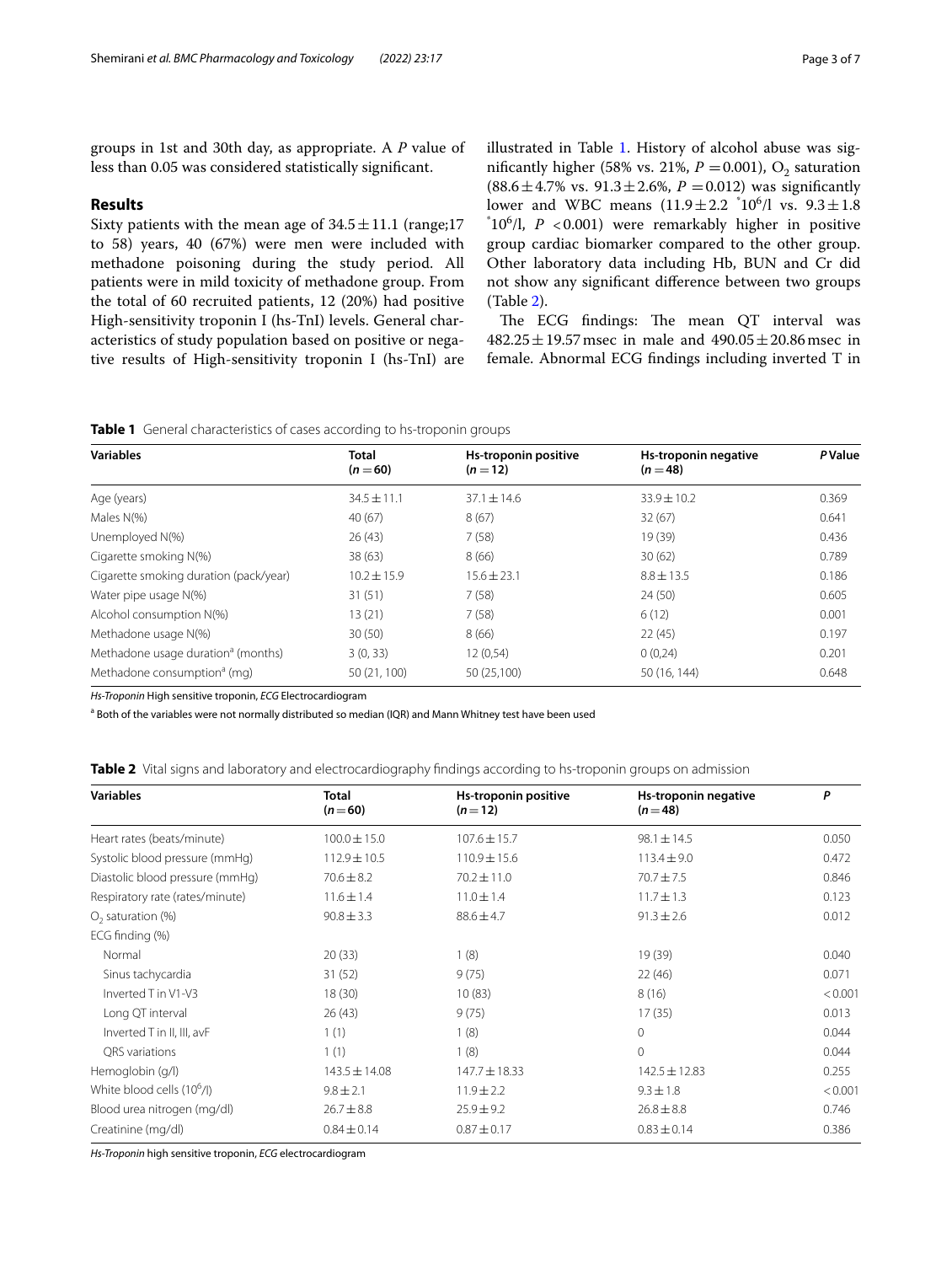V1-V3 (all three leads) leads and long QT interval were more prevalent in positive group (83% vs. 16%,  $P < 0.001$ and 75% vs. 35%,  $P = 0.013$ , respectively). In contrast, normal sinus rhythm was mostly observed in those with negative hs-TnI. we don't have any arrythmia except sinus tachycardia in this study.

Thirty patients (50%) used methadone for the first time in a suicide attempt. There was no statistically significant correlation between increased hs-TnI level with consumption of methadone for the frst time or chronically use for Methadone Maintenance Treatment (MMT; data are not shown).

Table [3](#page-3-0) figured various cardiac parameters in echocardiography based on hs-TnI results (positive – negative) on admission and 30th day. 42%of positive hs-TnI patients suffered from decreased LVEF)EF > 55.(%. Diastolic dysfunction was not signifcantly diferent between positive and negative hs-TnI case groups. Patients with positive hs-TnI level on admission signifcantly had lower LVEF and MR and higher left ventricular (LV) size dilation and tricuspid regurgitation (TR) (LVEF:  $43.1 \pm 15.4\%$ vs. 55%, *P* <0.001, MR: 50% vs. 63%, *P* =0.041, LV size dilation: 42% vs. 0%, *P* <0.001, TR: 50% vs. 15%,  $P = 0.008$ ) in comparison with negative group. Alternatively, RWMA and PAP were surprisingly higher in positive group (42% vs. 0,  $P < 0.001$  and  $33.3 \pm 9.3$  mmHg vs.  $26.9 \pm 5.02$  mmHg,  $P = 0.002$ ). The RWMA was non-territory and mostly observed in anterior wall.

After 30days, LVEF and RWMA were lower and higher in individuals with positive hs-TnI compared to negative ones (43.7 $\pm$ 21.6% vs. 55.3 $\pm$ 1.2%, *P* <0.001 and 25% vs. 4%,  $P = 0.020$ ) respectively. Although LVEF in patients with positive hs-TnI raised to approximately normal means from baseline but this correlation was not signifcant. We performed angiography on two patients in this study because of suspicious ECG changes indicating ischemia as well as their clinical status and positive hs-TnI.

*n*over all in frst day of admission in echocardiography of 60 patieints: diastolic dysfunctio  $= 12\%, RWMA = 8\%, LV$ size dilation =  $8\%, MR = 27\%$  and TR =  $22\%.$  In 30th day: diastolic dysfunction =  $10\%, RWMA = 8\%, LV$  size dilation =  $3\%, MR = 25\%$  and TR =  $18\%$ .

## **Discussion**

The aim of this study was to evaluate hs-TnI as a biomarker for cardiac injury in methadone toxicity.

In this study by electrocardiography and echocardiography it was shown that prevalence of long QT interval and inverted T waves in precordial leads in patients with positive hs-TnI was higher than negative group.

Echocardiographic fndings showed that heart function was worse in the positive group than in the negative group.

Due to widespread usage of methadone in MMT programs and consequent raised prevalence of methadone toxicity, precautions should be made in terms of cardiovascular events. We did not found any positive fndings in terms of other hemodynamic parameters including SBP, DBP or respiratory rates between groups this may be due to receiving treatment by EMS (emergency medical service (before being admitted to the hospital*.*

Endogenous ligands for opiate receptors were recognized in 1970s and these peptides were reported to afect cardiac tissue resulting in bradycardia, hypotension and peripheral vasodilation or even hypertension and tachycardia. Some records suggest that enkephalins play a primary role in some cardiac pathological circumstances including ischemic pre-conditioning with potassiumadenosine triphosphate channels located in myocardial cells mitochondria  $[20, 21]$  $[20, 21]$  $[20, 21]$ . The presence of sinus

<span id="page-3-0"></span>

|  |  | <b>Table 3</b> Distribution of cardiac outcomes at baseline and 30 days after study initiation across different categories hs-troponin |  |  |  |  |  |
|--|--|----------------------------------------------------------------------------------------------------------------------------------------|--|--|--|--|--|
|--|--|----------------------------------------------------------------------------------------------------------------------------------------|--|--|--|--|--|

| <b>Endpoint</b>                        | Hs-troponin positive $(n=12)$ $P^*$ |                 |       | Hs-troponin negative<br>$(n=48)$ |                | P*    | ۵ſ      | pl      |
|----------------------------------------|-------------------------------------|-----------------|-------|----------------------------------|----------------|-------|---------|---------|
|                                        | <b>Baseline</b>                     | After 30 days   |       | <b>Baseline</b>                  | After 30 days  |       |         |         |
| LVEF $(\% )$                           | $43.1 \pm 15.4$                     | $43.7 \pm 21.6$ | 0.878 | 55                               | $55.3 \pm 1.2$ | 0.083 | < 0.001 | < 0.001 |
| Diastolic dysfunction (%)              | 3(25)                               | 2(17)           | 0.317 | 4(8)                             | 4(8)           | 0.346 | 0.108   | 0.389   |
| Regional wall motion abnormalities (%) | 5(42)                               | 3(25)           | 0.483 | 0(0)                             | 2(4)           | 0.511 | < 0.001 | 0.020   |
| LV size dilation (%)                   | 5 (42)                              | 2(17)           | 0.375 | 0                                | 0              | 1.00  | < 0.001 | 0.004   |
| Mitral regurgitation (%)               | 6(50)                               | 5 (42)          | 0.157 | 10(63)                           | 10(21)         | 0.125 | 0.041   | 0.136   |
| Tricuspid regurgitation (%)            | 6(50)                               | 4 (33)          | 0.572 | 7(15)                            | 7(15)          | 0.553 | 0.008   | 0.133   |
| Pulmonary arterial pressure (mmHq)     | $33.3 \pm 9.3$                      | $32.9 \pm 8.9$  | 0.586 | $26.9 \pm 5.02$                  | $28.9 \pm 5.9$ | 0.014 | 0.002   | 0.051   |

*Hs-Troponin* high sensitive troponin, *LVEF* left ventricular ejection fraction, *LV* left ventricle

\* *P* value between baseline and after 30days

¶ *P* value between hs-troponin positive and negative group at baseline

ƪ *P* value between hs-troponin positive and negative group after 30 days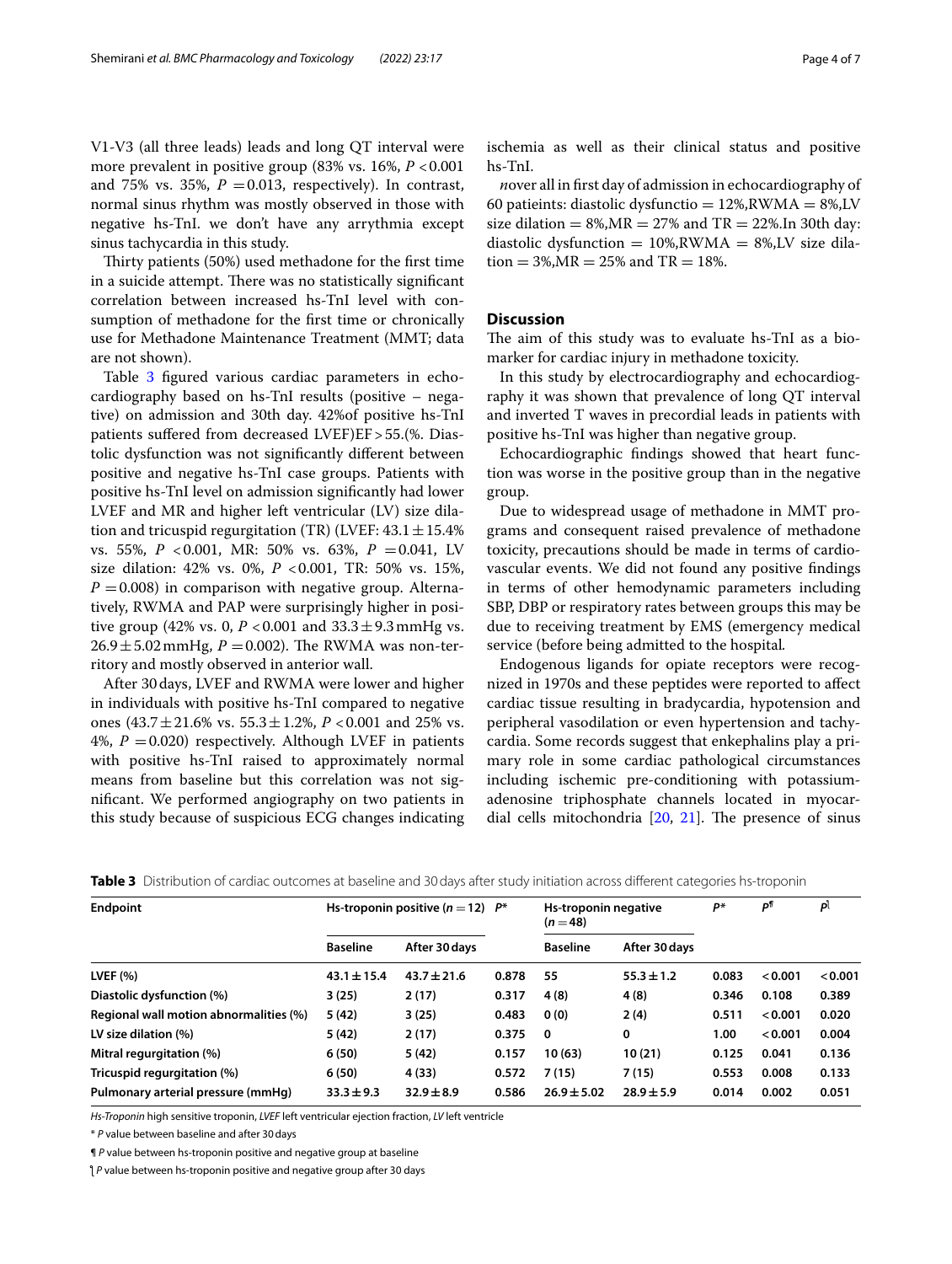tachycardia in our study might be due to stimulation of these endogenous ligands.

Despite methadone is efective on all opioid receptors (κ, δ and μ), it basically act on μ receptor resulting in probable mimicking of endogenous opioids and block reuptake of substances including norepinephrine and serotonin in central nervous system [[22,](#page-6-15) [23\]](#page-6-16).

Methadone cardiotoxicity is reported in the literature. Ehret et al. found methadone prolonged QT interval among consumers rather than non-consumers (16.2% vs. 0, *P* <0.001) and had correlation with daily methadone dosage (r: 0.20, *P* <0.01) [\[24\]](#page-6-17). Methadone blocks human ether-a-go-go-related gene (hERG1) leading to prolongation of phase 3 of ventricular action potential resulting in long QT interval and possible occurrence of torsade de pointes [[25\]](#page-6-18). Bradycardia induced by anticholinesterase characteristics of methadone or early after depolarization occurrence because of calcium and sodium-calcium exchange channels could be categorized as other possible mechanism for incidence of torsade de pointes [[26,](#page-6-19) [27](#page-6-20)]. In our study prolonged QT interval was observed in 43% of cases and patients with positive biomarker had higher prevalence of this fnding. It seems that myocardial injury induced by methadone might be responsible for higher frequency of long QT interval. Sheibani et al., found ECG abnormalities in all of dead cases with no correlation between ST-T abnormalities and coronary disease in autopsy [[11\]](#page-6-4). In addition to rhythm disorders, methadone has been reported to be associated with other cardiovascular events. For instance, Najaf followed 566 patients with prior coronary artery bypass graft for 6.5years and fgured out patients with positive pre-operation opium usage had lower LVEF [\[28](#page-6-21)].

Although in our study LVEF of most of the patients became normal in 30th days of follow up but in some patients it remained lower, this fnding might be due to close follow-up duration (thirty days). Additionally, the insignifcancy of diferences in LVEF between baseline and at the end of follow up among patients with positive high sensitive troponin might be due to small sample size. Considering that all patients with reduced LVEF had mild methadone toxicity, moderate and severe toxicity might be related with higher reduction in LVEF, so in severe cases of methadone toxicity this efect should be remember in mind in clinical settings.

Potential mechanisms of opium usage with occurrence of coronary artery diseases are reported in literature. Masoudkabir et al. reported that opium decreases plasma estrogen, testosterone, apolipoprotein A and increases insulin resistance, oxidative stress and infammation, fbrinogen, factor VII as well as apolipoprotein B consequently leads to hypercoagulability status and increased likelihood of cardiovascular events [\[29\]](#page-6-22). However, we found no coronary lesions in patients underwent angiography. Gorgaslidze et al. enrolled 65 patients free of cardiovascular diseases who consumed opium and ephedrine. All participants underwent 24-h Holter monitor and ECG as well as echocardiography. They suggested that these individuals had reduced LVEF, ventricular dilation and systolic shortening of cardiac fbers revealed in echocardiographic fndings and proposed the potential relation between opium and declined myocardial function [[30\]](#page-6-23).

In our study,  $42\%$  ( $n = 5$ ) of patients with positive troponin had LV size dilation, this transient cardiomyopathy improved in most of the patients after 30 days. This phenomenon might be due to transient catecholamine surges induced by methadone usage ultimately caused takotsubo syndrome  $[30]$  $[30]$ . This stress cardiomyopathy mostly occurred due to emotional stress in presence of no obvious coronary artery lesions. A pediatric and adolescent cases have been reported to sufer from this type of cardiomyopathy [[30,](#page-6-23) [31\]](#page-6-24).

In our study, patients with positive hs-TnI had higher means of PAPs. The relation of methadone with raised pressure in pulmonary arteries has been suggested in experimental studies. Maiante et al. selected six dogs to evaluate the cardio-pulmonary efects of morphine and two different dosages of methadone. They found that PAPs were signifcantly higher in dogs received any dosages of methadone compared to morphine takers after 30 min of injection. This phenomenon might be related to decreased heart rate or vasoconstriction induced by methadone injection. Moreover, higher prevalence of smoking and possible occurrence of bronchiectasis might be other explanations of higher PAP means [[32\]](#page-6-25).

Till now there are few studies assessing the probable association of hs-TnI with methadone toxicity. Mostafavi et al. performed a cross-sectional study on 100 patients with simultaneous positive troponin and methadone toxicity to defne the possible relation of this biomarker with probable coronary artery diseases. Their final findings suggested that raised hs-TnI levels in patients with methadone toxicity should not be defned as a manifestation of coronary artery syndromes  $[18]$ . Therefore, implementation of angiography must be performed based on patients' clinical status as well as ECG alterations. We performed angiography on two patients in this study because of suspicious ECG changes indicating ischemia as well as their clinical status. Sheibani et al., studied on 245 pure methadone toxicity cases and found that hs-TnI had an independent signifcant association with mortality, with a cutoff value of 0.0365 ng/mL (odds ratio, 38.1; 95% CI, 2.3–641.9; *P* <0.001) [[33\]](#page-6-26).

In current study, participants with positive troponin had higher WBC counts and lower LVEF compared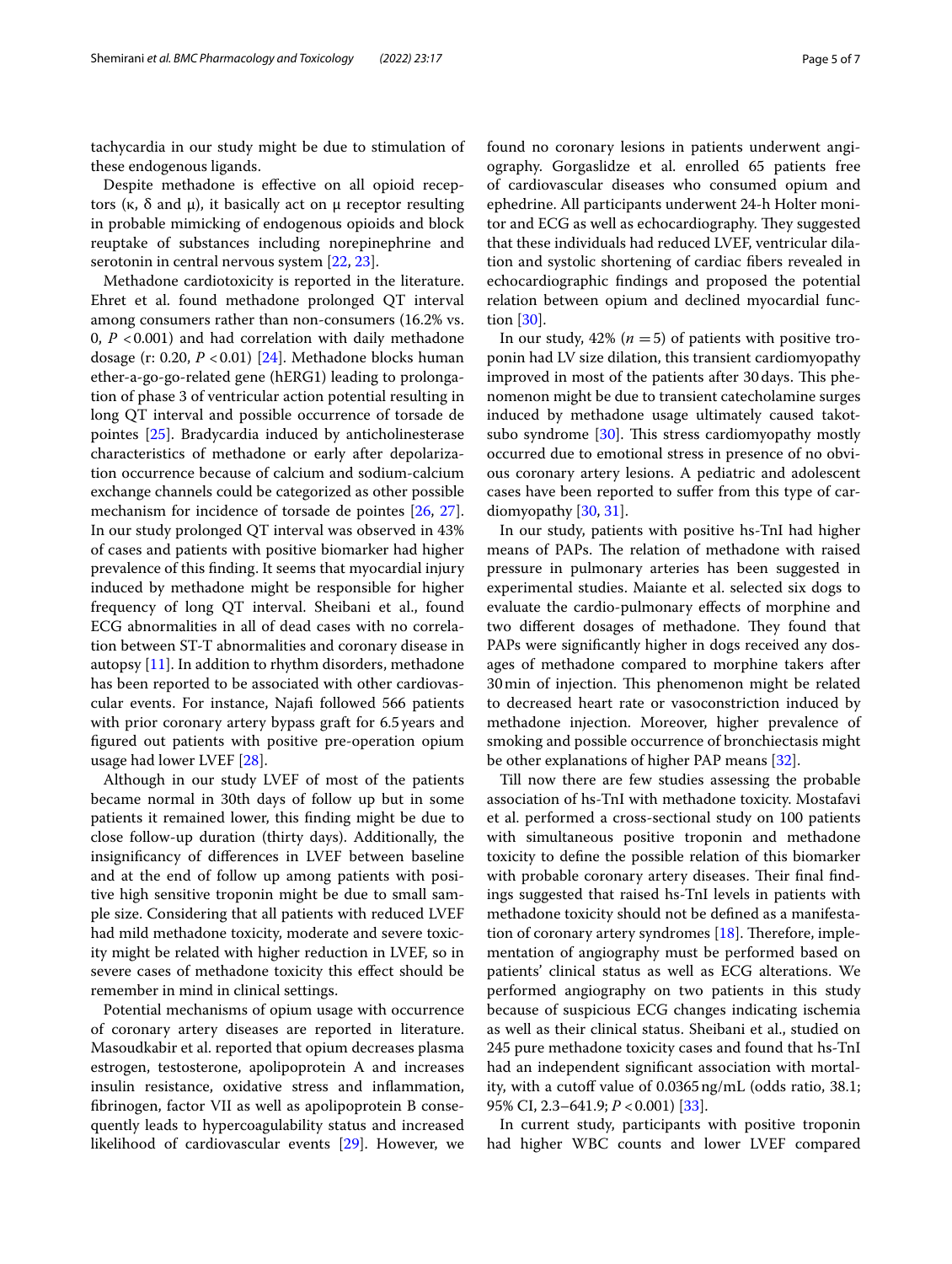to normal patients. This phenomenon might be partly explained by infammatory cytokines and consequent efect on myocardial cells. Several complementary studies are required in this regard.

To best of our knowledge, current study is one of the the frst in literature evaluating the relation of high sensitive troponin with ECG and echocardiographic fndings in patients sufering from methadone toxicity.

It seems that methadone toxicity can lead to acute myocardial injury and should be investigated more in those with positive high sensitive troponin. However, by usage of other instruments including ECG, echocardiography and computed tomography (CT) coronary angiography as well as patient's clinical status, implementation of invasive procedures could be prevented, especially during coronavirus pandemic.

In conclusion, this study indicates that ECG and cardiac function were worse among patients with concurrent methadone toxicity and positive high sensitive troponin.

Therefore, measurement of this biomarker could be efective for implementation of appropriate therapeutic interventions. Further studies are necessary confrming our fndings.

#### **Limitations**

Small sample size plus short follow-up duration might afect the generalization of our fndings. According to our study, it was a novel study and there was no similar case for examining the number of samples. As a pilot study, 60 people were examined. Due to the prevalence of COVID19 in the world, the number of samples was limited. It is recommended that further studies be performed with a larger sample size (at least twice) The lack of information about diabetes among study participants was another limitation of our study [\[34\]](#page-6-27). Another limitation was that short follow-up duration might afect the interpretation of our results.

#### **Abbreviations**

BUN: Blood urea nitrogen; CI: Confdence Interval; Cr: Creatinine; DBP: Diastolic blood pressure; DPIC: Drug and poison information center; ECG: Electrocardiogram; Hb: Hemoglobin; hs-TnI: High-sensitivity troponin I; MI: Myocardial infarction; MMT: Methadone maintenance therapy; MR: Mitral regurgitation; LV: Left ventricular; LVEF: Left ventricular ejection fraction; PAP: Pulmonary arterial pressure; QT: Q-T interval in electrocardiogram; RWMA: Regional wall motion abnormality; SBP: Systolic blood pressure; SPSS: Statistical Package for Social Software; TDP: Torsade de pointes; TR: Tricuspid regurgitation; WBC: White blood cell.

#### **Acknowledgements**

The authors would like to thank all nurses of Clinical Toxicology and Cardiology Department of Khoorshid University Hospital for their valuable collaboration in the patient's management. This study is written based on thesis of Azadeh Davoudian Dehkordi.

#### **Authors' contributions**

FG is the guarantor of integrity of the entire study. HS and MS gave the study concepts and designed the study. ADD and FG did the literature research. MS and HS performed the data analysis. FG performed the statistical analysis. ADD prepared the manuscript draft and HS, MS and FG did edit the fnal manuscript. All authors have read and approved the manuscript.

#### **Authors' information**

Hasan Shemirani: Professor of Cardiology, Department of Cardiology, School of Medicine, Isfahan University of Medical Sciences, Isfahan, Iran, Email address: <shemirani@med.mui.ac.ir>;<https://orcid.org/0000-0002-8977-6360>

Masoumeh Sadeghi: Professor of cardiology, Cardiac Rehabilitation Research Center,Cardiovascular Research Institute, Isfahan University of Medical Sciences, Isfahan, Iran, Email address:<sadeghimasoumeh@gmail.com>; [https://](https://orcid.org/0000-0001-7179-5558) [orcid.org/0000-0001-7179-5558](https://orcid.org/0000-0001-7179-5558)

Azadeh Davoudian Dehkordi: Resident of Cardiology, Department of Cardiology, School of Medicine, Isfahan University of Medical Sciences, Isfahan, Iran, Email address: [dr.a.davoudiand@gmail.com;](dr.a.davoudiand@gmail.com) [https://orcid.org/](https://orcid.org/0000-0002-6822-3863) [0000-0002-6822-3863](https://orcid.org/0000-0002-6822-3863)

Farzad Gheshlaghi<sup>:</sup> Professor of Clinical Toxicology, Department of Clinical Toxicology, School of Medicine, Isfahan University of Medical Sciences, Isfahan, Iran, Email address: <gheshlaghi@med.mui.ac.ir>

#### **Funding**

Isfahan University of Medical Sciences.

#### **Availability of data and materials**

The datasets generated during and/or analyzed during the current study are not publicly available due to confdential issues but are available from the corresponding author on reasonable request.

#### **Declarations**

#### **Ethics approval and consent to participate**

All procedures performed in studies involving human participants were under the ethical standards of the institutional and/or national research committee, and with the 1964 Helsinki declaration and its later amendments or comparable ethical standards. Ethical committee of Isfahan University of Medical Sciences approved this study (IR.MUI.MED.REC.1398.342). Written informed consent was obtained from the patients. A copy of the written consent is available for review by the Editor-in-Chief of this journal.

#### **Consent for publication**

Not applicable.

#### **Competing interests**

The authors declare that they have no competing interests.

#### **Author details**

<sup>1</sup> Department of Cardiology, School of Medicine, Isfahan University of Medical Sciences, Isfahan, Iran. <sup>2</sup>Isfahan Cardiovascular Research Center, Isfahan University of Medical Sciences, Isfahan, Iran. <sup>3</sup> Department of Clinical Toxicology, Isfahan Clinical Toxicology Research Center, School Of Medicine, Isfahan University of Medical Sciences, Khoorshid Hospital, Ostandari Ave., Isfahan, Iran.

Received: 31 July 2021 Accepted: 17 March 2022

#### **References**

- <span id="page-5-0"></span>1. Alinejad S, Kazemi T, Zamani N, Hofman RS, Mehrpour O. A systematic review of the cardiotoxicity of methadone. EXCLI J. 2015;14:577–600.
- <span id="page-5-1"></span>2. Ehret GB, Desmeules JA, Broers B. Methadone-associated long QT syndrome: improving pharmacotherapy for dependence on illegal opioids and lessons learned for pharmacology. Expert Opin Drug Saf. 2007;6:289–03.
- <span id="page-5-2"></span>3. Ayatollahi V, Behdad S, Oliwiaie H, Hajiesmaili MR, Dehghan M, et al. Characteristic features of patients hospitalized with narcotic poisoning in Yazd, Iran. Iranian J Toxicol. 2011;4:362–6.